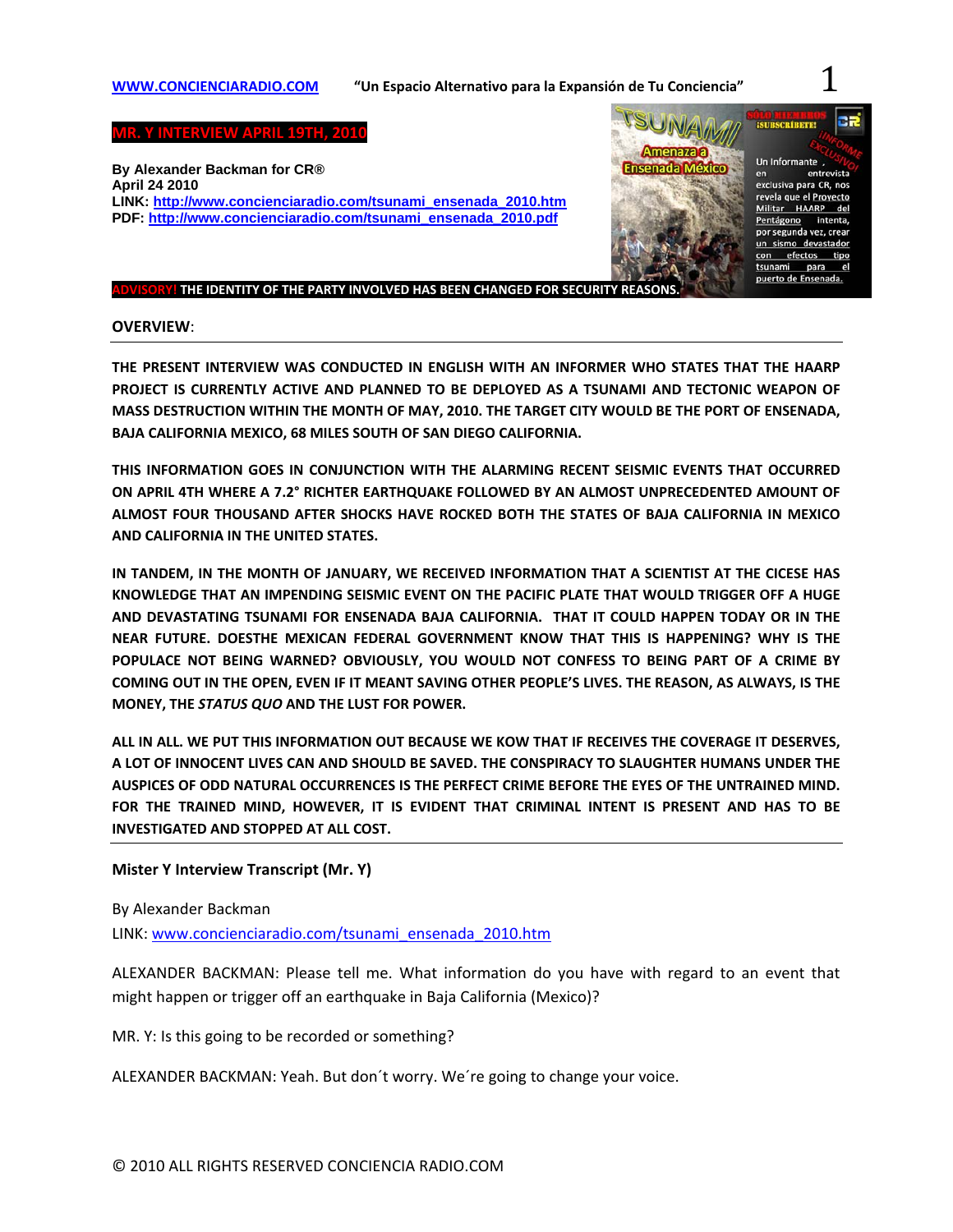MR. Y: Oh, sounds good. What happened is that… As I said before, right? And then this… You know the earthquake happened (7.2° Richter near Mexicali, Baja California Mexico on April 04 at 03:40:40 pm ZT) and everybody started all panicking and then I met you on Thursday (April 08, 2010 02:20pm).

# ALEXANDER BACKMAN: Yes.

MR. Y: And then you told me about this thing about the earthquake that is going to be caused and it´s going to sink all of us (unclear). And then, the next day, I met a friend and she told me that an uncle of hers went to a conference (the uncle is a scientist from  $\blacksquare$ . This conference was hosted by two people who work for the HAARP Project, who came down and passed out as a, uh, as "psychic people". I don´t know. How do you say, "psíquicos" in English? to be more specific.

ALEXANDER BACKMAN: Psychic is alright. Yes.

MR. Y: And what happened was that they told the people in this conference that they didn't make any propaganda out of this thing. (That) they didn't make it public. So, it was like who attended to it, those who were there, were going to be lucky. And her uncle came down and they told everyone in the family **that there was going to be a tsunami in two days from Wednesday** (April 07, 2010).

# ALEXANDER BACKMAN: Yeah. The 7<sup>th</sup> of April.

MR. Y: They didn´t say the time but it was going to happen in two days. [unclear portion]… on Thursday (April,  $08^{th}$ ) or on Friday (April,  $09^{th}$ ). And nothing happened.

**But they said, THE BIG ONE was going to happen in May (2010**). They didn´t say a specific date; it was going to happen next month and it´s going to be the one that´s going to devour all of Ensenada with the tsunami. Everything´d go down. We´re all going to go and be drowned and there would be a lot of deaths. So that, what I think was going to happen was weird because what we have here in Ensenada is a harbor, and it´s an international harbor, right?

# ALEXANDER BACKMAN: Right.

MR. Y: And we make a lot of money with that thing. We make the economy effective so maybe the United States is going to get, was going to become owner of that thing. I don´t know. What do they want for this? Why do they want to drown us for?

And that´s all that happened and we just were either calm or trying to talk about this with our friends. It was Wednesday. It was a very hot day and by the night it was starting to blow wind real hard. So, they came for us. My friend´s sister said that she had good news. She said that the HAARP Project was cancelled. But the thing that was going to happen was that "they" (meaning the Powers that Be) were going to do it by distracting us from knowing the truth with, uh, celebrities you know, with Ricky Martin being gay and all of that. And this one thing about that other girl but I didn´t get that much information on that. But I didn't understand.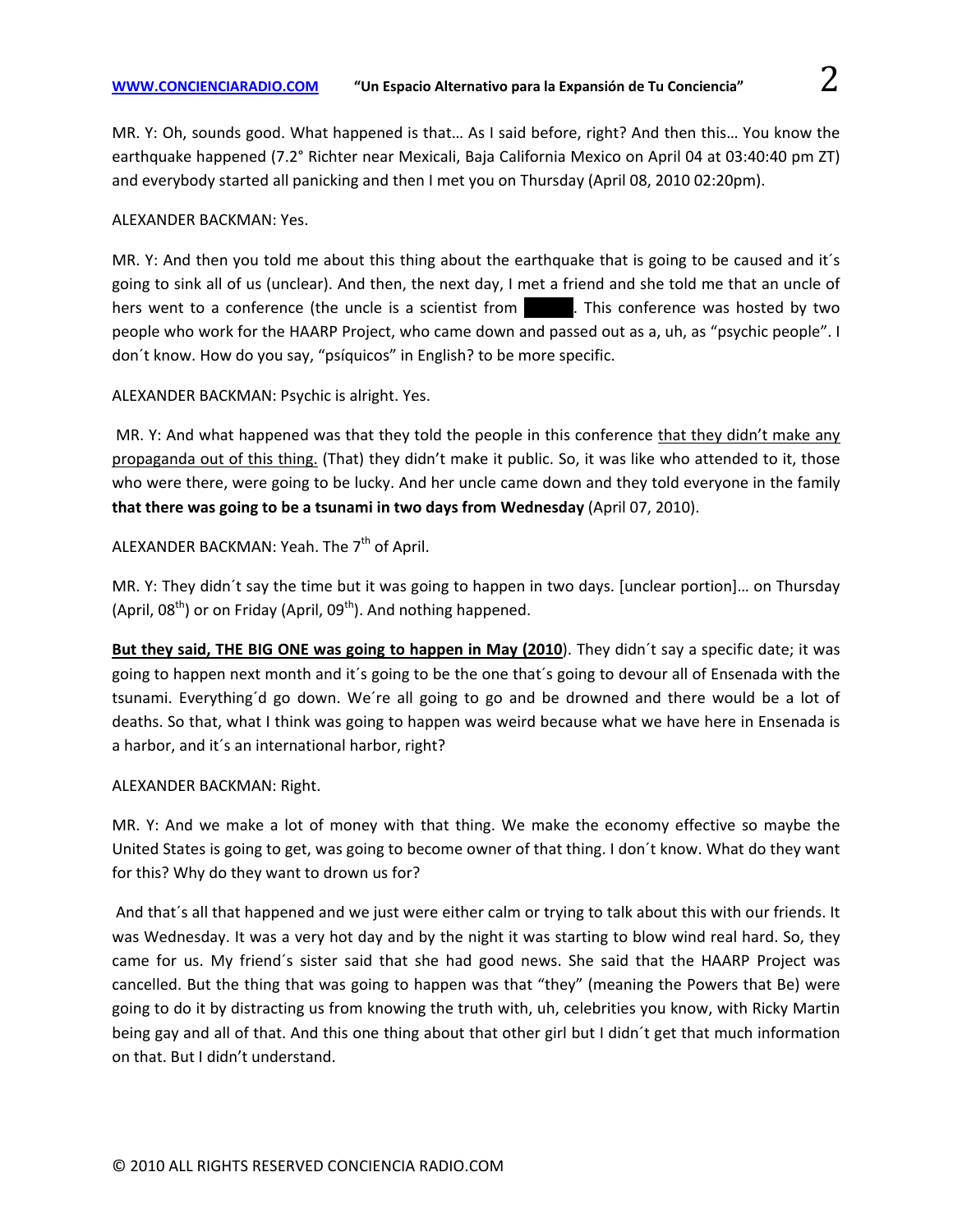ALEXANDER BACKMAN: Well, Sandra Bullock, right now, there was a conspiracy to hell her. That was announced yesterday. Um, and also Ricky Martin put out his nude video on Youtube® now. So, yeah, there is a media distraction to disvirtue or to obviously distract the public opinion from other events.

MR. Y: Ok. And during that time they were going to start the Project but they said that the news had told them was that the Project was cancelled as soon as everyone started to like question themselves, they were starting to become aware. And I don't know which government was it, either it was the United Nations or the Israeli Government that came to agreement with the United States, they shook hands and they cancelled the project because they knew the things that were going to happen. It was going to backfire supposedly and that it was going to cause a lot of destruction; not just in one place but in the entire world. It was going to affect everybody. And so, it´s canceled.

[Comment from CR: It is curious that months previous the Israeli Government was conducting some form of experiments with the Mexican Military at the  $2^{nd}$  Military Zone south of Ensenada. The person that informed us of this said that this was HIGHLY CONFIDENTIAL.]

However, this news was supposedly told on Tuesday at night, the day we met at the café.

# ALEXANDER BACKMAN: Yes.

MR. Y: And then she was told the next day on Wednesday (April 07) in the morning. So I don't know if this is really reliable because why would they be panicking and then be told that the nearest… they day before that the thing hadn't happened was just to calm us all down or something?

ALEXANDER BACKMAN: Probably, or maybe they just changed the time‐frame.

MR. Y: That´s everything I was told about it.

ALEXANDER BACKMAN: The people who were at this meeting, who were they?

MR. Y: I don´t know. They just…

ALEXANDER BACKMAN: Not the people from the States, the other people. Doyou know if they work for the Mexican government or something?

MR. Y: Hmmm. I can´t tell you that. I don´t really know. [Nervous tone in voice]

ALEXANDER BACKMAN: Ok. I understand. Do not worry. Alright.

Basically, I just want to share my gratitude and our support to you from where ever you´re calling us. Just so you know that we thank you very much for sharing this information with us.

MR. Y: Ok. You're welcome.

ALEXANDER BACKMAN: Thank you. God Bless you. That was an informer that just gave us valuable information with respect to our dear city of Ensenada Baja California Mexico and Baja California with